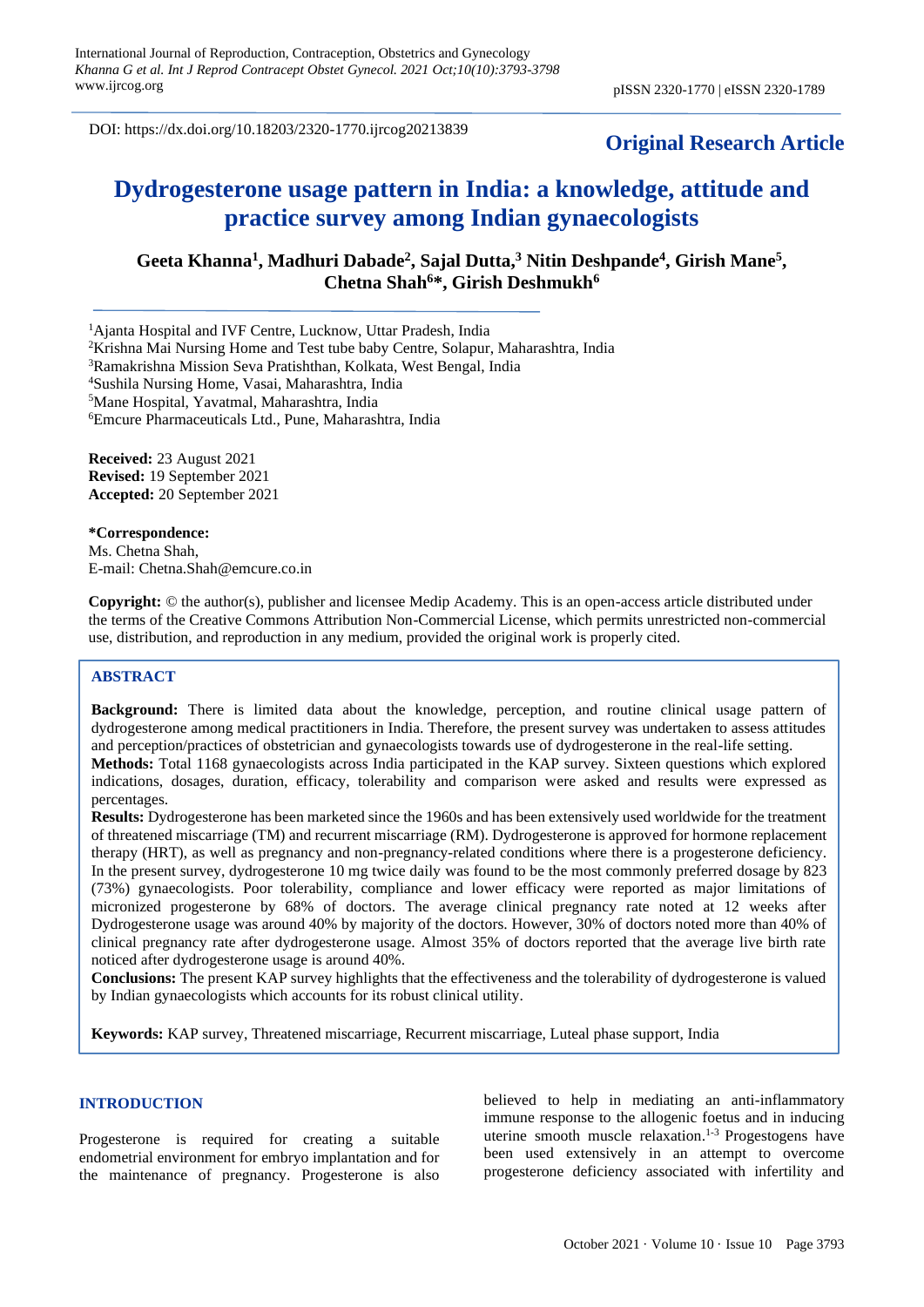miscarriage.<sup>3</sup> Different progestogens varies in their progestogenic potency, receptor-binding selectivity, bioavailability, and route of administration and these factors determine selection of the most appropriate agent for each condition. <sup>3</sup> Micronized progesterone is in use since 1980s.<sup>4</sup> Because of low and variable bioavailability, micronized progesterone is administered orally with high doses, which results in side effects such as drowsiness, nausea, and headaches.<sup>5</sup> With these reasons, micronized progesterone is typically administered vaginally. However intravaginal micronized progesterone may not be fully absorbed, may be washed out with vaginal bleeding, and may cause local irritation.<sup>6</sup>

So, alternative progestogens have become widely used for obstetric indications. One of those is dydrogesterone or 6 dehydro-retroprogesterone, which has a molecular structure closely related to that of natural progesterone.<sup>3</sup> It is administered orally and has reported 5.6 times higher bioavailability than that of progesterone.<sup>7</sup> Dydrogesterone is highly selective for the progesterone receptor.<sup>3</sup> It is estimated that dydrogesterone requires a 10–20 times lower oral dose compared with micronized progesterone.<sup>3</sup> Currently there is limited data about the knowledge, perception, and routine clinical usage pattern of dydrogesterone among medical practitioners in India. The present survey was undertaken to explore the knowledge, perception, and usage of dydrogesterone by Indian gynaecologists in the real-life setting. The aim of this survey was to study the usage of progesterone in current clinical practice, and to study the advantages of dydrogesterone over natural micronized progesterone.

# **METHODS**

#### *Survey design and setting*

This was a prospective, cross-sectional, observational, questionnaire-based survey conducted across India from December 2020 to Feb 2021. The flow of the study was: administration of the questionnaire to Obstetrician and Gynaecologist who gave consent, followed by filling of questionnaire based on prior clinical experience and knowledge of usage of dydrogesterone, collection of questionnaires, compilation, analysis and presentation of data.

#### *Survey participants*

The KAP survey was facilitated by the authors. Registered medical practitioners with recognized qualifications in Gynaecology and working in outpatient departments of public and privately run clinics/hospitals participated in this survey. The survey consisted of total 1168 gynaecologists across all over India.

#### *Survey instrument*

The survey questionnaire was specially designed, selfcompletion and structured, which included 16 multiple choice questions. The survey assessed the gynaecologists' knowledge, attitude, and practice toward the use of dydrogesterone in routine clinical practice. It was a voluntary survey and therefore it was not necessary to answer all the questions and participants were free to choose more than one response to a question if desired and suitable.

Knowledge here refers to knowledge about dydrogesterone. The knowledge based questions were as followed: Average number of patient with recurrent pregnancy loss in a month, patients most suitable for treatment with dydrogesterone, % of patients requiring treatment with dydrogesterone, preferred dose of dydrogesterone and most important and critical factors for selecting dydrogesterone in routine clinical practice.

Attitude refers to the outlook of obstetrician and gynaecologist towards the efficacy and tolerability of dydrogesterone. The attitude based questions were as followed: limitations towards use of micronized progesterone in clinical practice, advantages of dydrogesterone over natural micronized progesterone, average clinical pregnancy rate noticed at 12 weeks after dydrogesterone usage and average live birth rate noticed after dydrogesterone usage.

The remaining seven questions related to practice were:

Preferred type of progesterone in clinical practice, average duration of dydrogesterone therapy used in case of recurrent miscarriage, duration for use of dydrogesterone in threatened abortion, preferred area for use of natural micronized progesterone, preference and conditions for co-administration of dydrogesterone and natural micronized progesterone and preference on indigenously developed products. This was a survey through which no patient related data was captured and therefore ethics committee approval was not necessary and hence not obtained. As this was not a clinical trial, no clinical trial registration was required.

#### *Data analysis*

Descriptive statistics were used to summarize the qualitative data by number (n) and percentage for each category in each question. This data was graphically represented as bar diagrams. Not all participants answered all the questions and many participants responded to more than one option for many of the questions if desired and suitable. The denominator for calculating proportion for a particular question was total number of participants replied to a particular question and the 'n' has been appropriately marked in each graph.

#### **RESULTS**

Total 1168 Obstetrician and gynaecologists participated in this survey across India, out of whom, all 1168 completed the survey.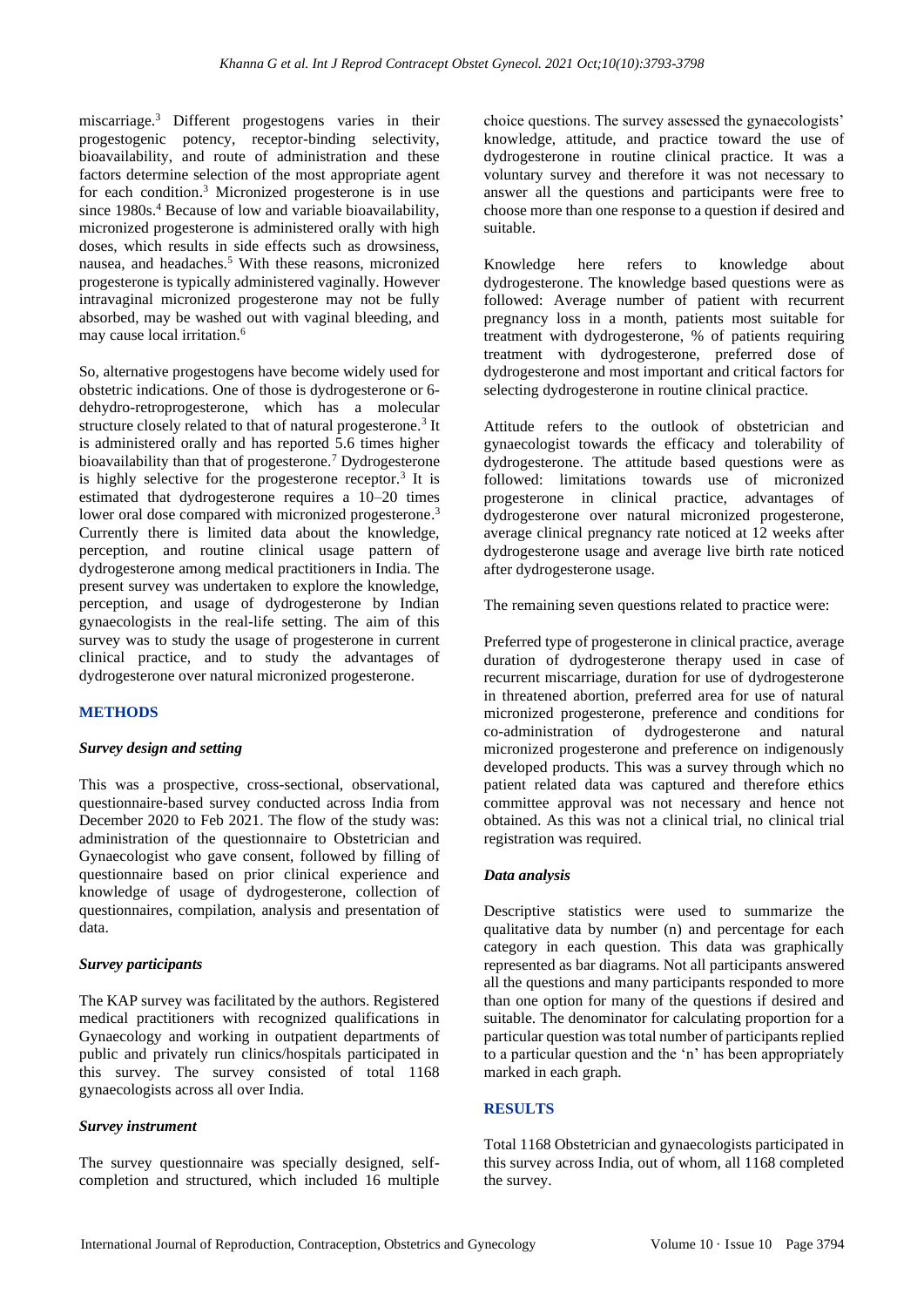#### **Table 1: Average dose of dydrogesterone.**

| <b>Average dose of</b><br>dydrogesterone | No. of<br>doctors | $\frac{0}{\alpha}$ |
|------------------------------------------|-------------------|--------------------|
| 10 mg once daily                         | 171               | 15                 |
| 10 mg two times daily                    | 823               | 73                 |
| 10 mg three times daily                  | 117               | 10                 |
| 20 mg twice daily                        | 33                |                    |
| ther                                     |                   |                    |

#### **Table 2: Preference on indigenously developed product.**

| <b>Preference on indigenously</b><br>developed product | No. of<br>doctors | $\frac{0}{\alpha}$ |
|--------------------------------------------------------|-------------------|--------------------|
| <b>Most preferred</b>                                  | 42.1              | 38                 |
| <b>Preferred</b>                                       | 476               | 43                 |
| <b>Neutral</b>                                         | 110               | 10                 |
| Does not matter                                        | 108               | 10                 |
| <b>Total preference on indigenously</b>                |                   |                    |
| developed product (most preferred                      | 897               | 81                 |
| $+$ preferred)                                         |                   |                    |

**Table 3: Factors for selection of Dydrogesterone.**

| <b>Factors for selection of</b><br>dydrogesterone | No. of<br>doctors | $\frac{0}{\alpha}$ |
|---------------------------------------------------|-------------------|--------------------|
| <b>Quality of product</b>                         | 514               | 46                 |
| <b>Clinical data</b>                              | 229               | 20                 |
| <b>Patient related outcomes</b>                   | 478               | 43                 |
| Cost                                              | 211               | 19                 |
| <i>i</i> ther                                     | 31                |                    |

Data from 688 (59%) centres reports that, approximately 20 women with recurrent pregnancy loss usually visited every month. Dydrogesterone 10 mg twice daily was the most commonly preferred dosage by 823 (73%) of gynaecologists, while 171 (15%) and 117 (10%) of gynaecologists preferred to use 10 mg OD and 10 mg TID dosage of dydrogesterone respectively (Table 1).

Interestingly, 87% gynaecologists reported to use dydrogesterone in women with recurrent pregnancy loss, habitual abortion, threatened abortion and for luteal phase support (Figure 1). Near about 474 (42%) of the gynaecologists reported to use dydrogesterone for up to 14 weeks in women with threatened abortion while 371 (33%) of gynaecologists preferred to use dydrogesterone till 18 weeks in women with threatened abortion (Figure 2). Near about 412 (36%) of the gynaecologists reported to use dydrogesterone in recurrent miscarriage for up to 10 to 14 weeks (Figure 3).

Total 337 (30%) gynaecologists reported more than 40% of clinical pregnancy rate after 12 weeks of dydrogesterone usage (Figure 4). While, total 388 (35%) gynaecologists reported the average live birth rate observed after 12 weeks dydrogesterone usage was 40% (Figure 5).



**Figure 1: Most suitable conditions for use of dydrogesterone.**



**Figure 2: Average duration of dydrogesterone therapy in threatened abortion.**



# **Figure 3: Average duration of dydrogesterone used in of recurrent miscarriage.**

Majority of doctors i.e. 817 (72%) reported high bioavailability, higher compliance, low side effects and better quality of life as advantages of dydrogesterone over micronized progesterone (Figure 6). Out of all participants, the indigenously developed product was the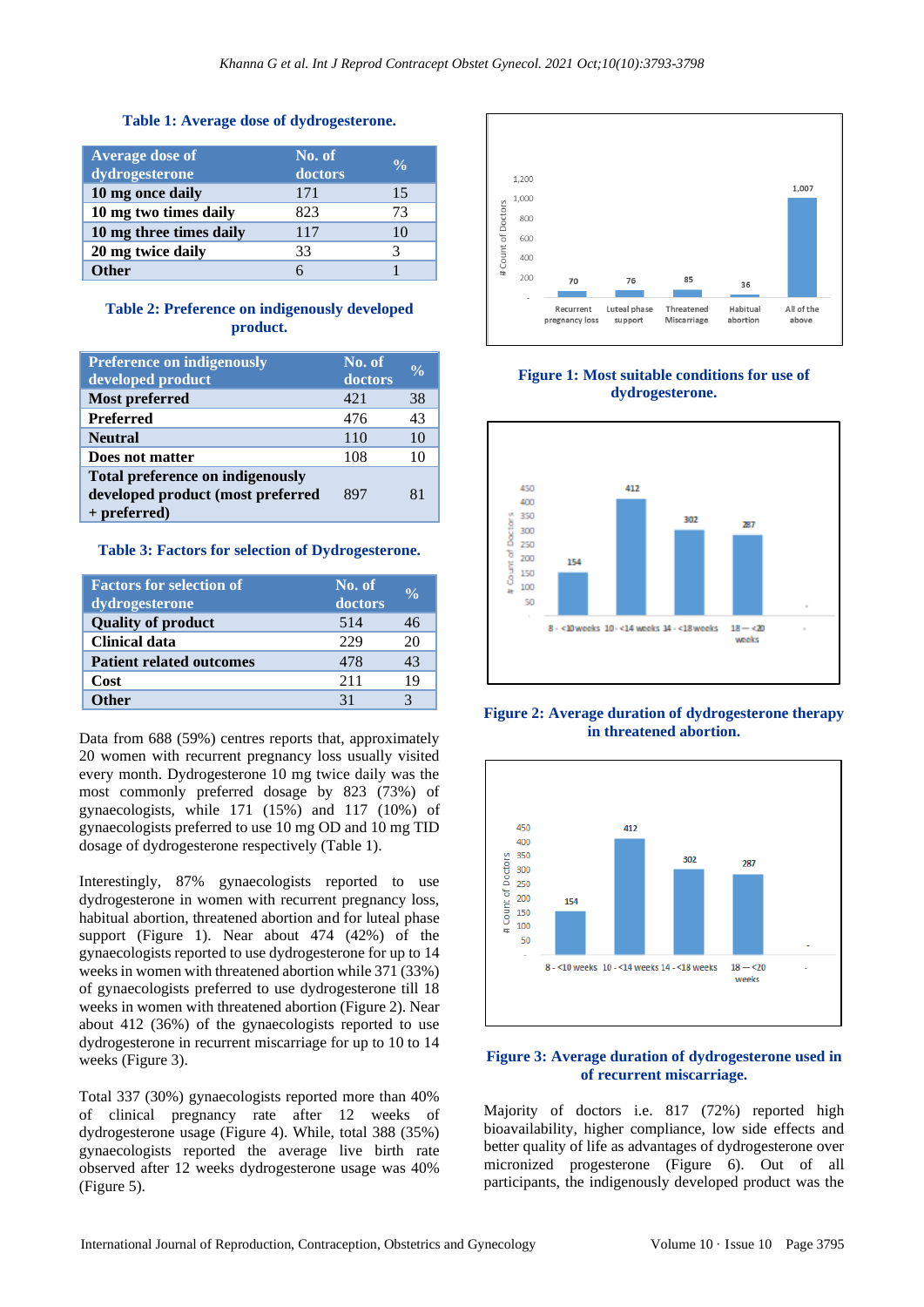most preferred or preferred choice of around 897 (81%) of gynaecologists (table 2). Poor tolerability, compliance and lower efficacy were the major limitations for use of micronized progesterone reported by 743 (68%) gynaecologists.



**Figure 4: Average clinical pregnancy rate noticed at 12 weeks of dydrogesterone.**



**Figure 5: Average live birth rate observed after 12 weeks of dydrogesterone usage.**



**Figure 6: Advantages of dydrogesterone over natural micronized progesterone.**



#### **Figure 7: Co-administration of dydrogesterone and natural micronized progesterone in different indications.**

Almost 771 (70%) of doctors preferred to use dydrogesterone along with micronized progesterone. Dydrogesterone and micronized progesterone were preferred to be co-administered in recurrent miscarriage, threatened abortion and luteal phase support by 54%, 41% and 35% of doctors respectively (Figure 7). In this survey the quality of product and patient related outcomes were found to be two most important factors for selecting dydrogesterone by 514 (46%) and 478 (43%) gynaecologists respectively (Table 3). Whereas cost was not considered as an important Table 3.

# **DISCUSSION**

Dydrogesterone has been marketed since the 1960s and has been extensively used worldwide for the treatment of threatened miscarriage and recurrent miscarriage, as well as for luteal phase support in the setting of infertility.<sup>7</sup> Similar findings were observed in this survey wherein the substantial proportion of Indian gynecologists i.e. 87% reported to use dydrogesterone in women with recurrent pregnancy loss, habitual abortion, threatened abortion and for luteal phase support.

Many reports suggest that oral administration is most convenient for patients over intravaginal application and similar tends were observed in this survey.<sup>7-10</sup> The oral progesterone and its derivative was preferred by around 42% of the doctors while only 7% and 3% of doctors preferred to use vaginal and injectable progesterone respectively.

Clinical studies have shown that oral dydrogesterone has a good benefit–risk profile, comparable to that of micronized vaginal progesterone.<sup>11</sup> In this survey high bioavailability, high compliance, low side effects and better quality of life were reported as advantages of dydrogesterone over micronized progesterone by 72% of doctors. While poor tolerability, compliance and lower efficacy were reported as major limitations of micronized progesterone by 68% of doctors. In terms of efficacy of dydrogesterone in comparison to MVP, the results of 2013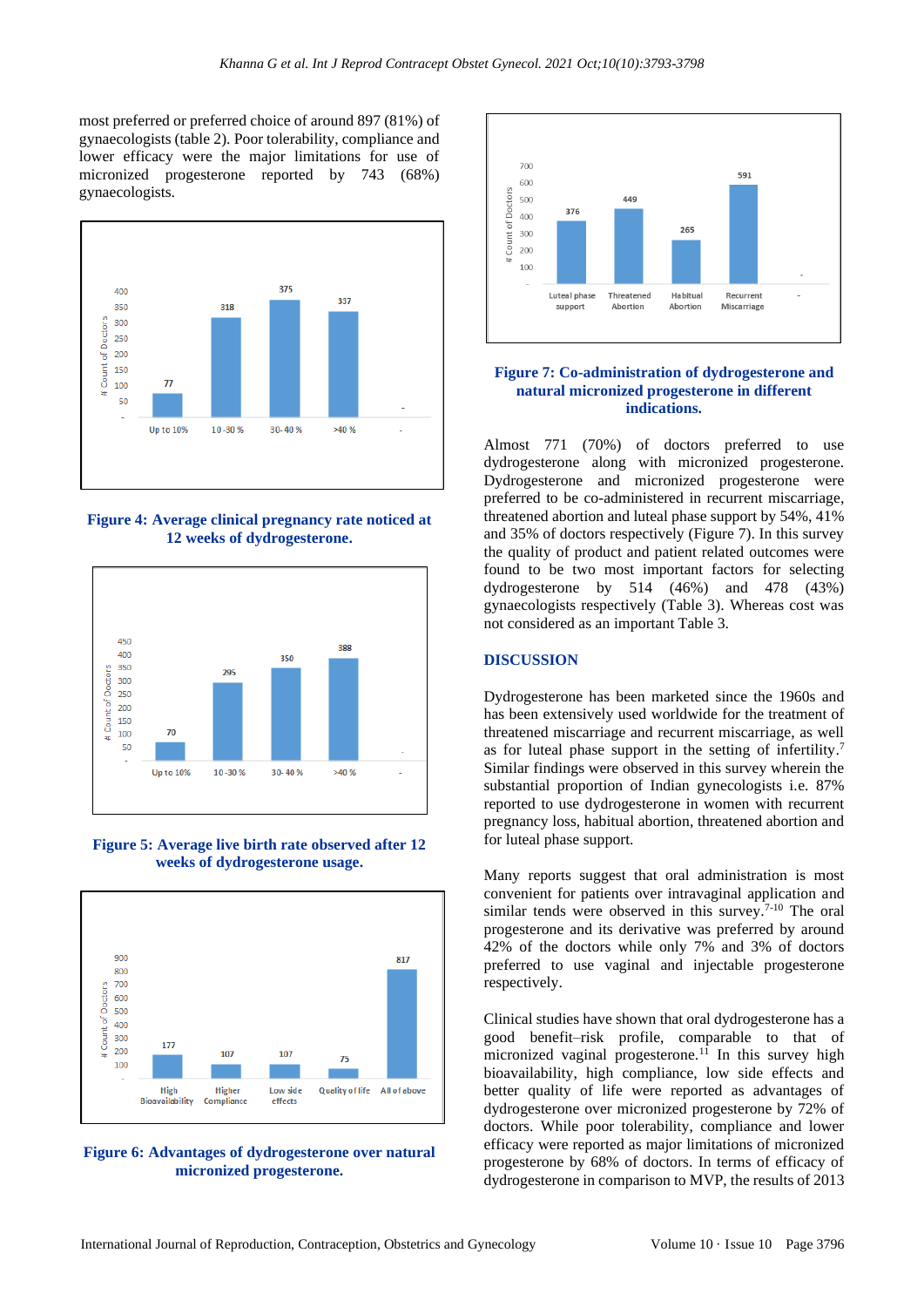Cochrane Systematic Review suggests that dydrogesterone may be more effective than vaginal micronized progesterone in preventing miscarriage (8.0% and 15.7% of women miscarried, respectively).<sup>12</sup> While in the landmark trials like Lotus I and Lotus II it was demonstrated that oral dydrogesterone was non-inferior to micronized vaginal progesterone.13,14 Both the Lotus I and Lotus II studies have also demonstrated that oral dydrogesterone and MVP had comparable safety and tolerability profiles. In this survey, majority of the Indian gynaecologists reported that the average clinical pregnancy rate noted at 12 weeks after dydrogesterone usage is around 40% and around 30% of doctors noted more than 40% of clinical pregnancy rate after dydrogesterone usage.

The live birth rate noticed after dydrogesterone usage was also around 40% by almost 35% of doctors. Interestingly, almost 70% of Indian gynaecologist reported to use dydrogesterone along with micronized progesterone. The most common indications reported for co-administration of dydrogesterone and micronized progesterone were recurrent miscarriage, threatened abortion and luteal phase support reported by 54%, 41% and 35% of doctors respectively.

In the current survey, on points of clinical utility of dydrogesterone, 10 mg twice daily was the most commonly preferred dosage by 823 (73%) of gynecologists. In women with recurrent miscarriage, 52% of doctors preferred to continue treatment with dydrogesterone for up to 18 to 20 weeks. While in cases of threatened abortion, near about 42% of the doctors reported to use dydrogesterone up to 14 weeks and 33% of doctors preferred to use dydrogesterone till 18 weeks in women with threatened abortion.

Another interesting finding of this survey was that the quality of product and patient related outcomes were found to be two most important factors for selecting dydrogesterone by 514 (46%) and 478 (43%) gynaecologists respectively, whereas cost was not considered as an important factor for selecting dydrogesterone.

Pan-India coverage and participation of a large number of gynaecologists are some of the strengths of this study. The present KAP study was cost-effective and the results were based on real life experiences. This study/survey has limitations which are applicable to a KAP study. A questionnaire reveals what is ticked but not necessarily what is actually practiced. Also, fixed number of questions with predefined options and recall bias were another limitations of the study. Present questionnaire was designed by authors and was not validated. This was designed to match observations in clinical practice. Questionnaire was based on a subjective opinion. Nevertheless, this was an attempt to understand the knowledge, attitude and practice of Indian gynaecologists towards use of dydrogesterone in clinical practice which revealed some known and some new interesting facts. However, these findings must be considered cautiously and confirmed by clinical studies.

# **CONCLUSION**

The present KAP survey highlights that effectiveness and tolerability of Dydrogesterone is valued by many Indian gynaecologists which accounts for its robust clinical utility.

# **ACKNOWLEDGEMENTS**

The authors gratefully acknowledge and thank the 1168 Gynaecologist across India who participated in this survey. Authors also acknowledge and thank to Dr. Onkar Swami for his guidance for developing this manuscript and Mr. Vikas Raj and Mr. Unmesh Birje for providing the administrative support for the conduct of this survey.

*Funding: No funding sources Conflict of interest: None declared Ethical approval: The study was approved by the Institutional Ethics Committee*

#### **REFERENCES**

- 1. Schindler AE. First trimester endocrinology: consequences for diagnosis and treatment of pregnancy failure. Gynecol Endocrinol. 2004;18:51- 7.
- 2. Szekeres-Bartho J, Barakonyi A, Par G. Progesterone as an immunomodulatory molecule. Int Immunopharmacol. 2001;1:1037-48.
- 3. Schindler AE. Progestational effects of dydrogesterone in vitro, in vivo and on the human endometrium. Maturitas. 2009;65:S3-S11.
- 4. de Lignie `res B. Oral micronized progesterone. Clin Ther. 1999;21:41-60.
- 5. Di Renzo GC, Mattei A, Gojnic M, Gerli S. Progesterone and pregnancy. Curr Opin Obstet Gynecol. 2005;17:598-600.
- 6. Chakravarty BN, Shirazee HH, Dam P. Oral dydrogesterone versus intravaginal micronised progesterone as luteal phase support in assisted reproductive technology (ART) cycles: results of a randomised study. J Steroid Biochem Mol Biol. 2005;97:416-20.
- 7. Georg G, Christophe B, Herman T. Oral dydrogesterone for luteal phase support in fresh in vitro fertilization cycles: a new standard? Fertility and Sterility®. 2018;109:5.
- 8. Bingham JS. Single blind comparison of ketoconazole 200 mg oral tablets and clotrimazole 100 mg vaginal tablets and 1% cream in treating acute vaginal candidosis. Br J Vener Dis. 1984;60:175-7.
- 9. Arvidsson C, Hellborg M, Gemzell-Danielsson K. Preference and acceptability of oral versus vaginal administration of misoprostol in medical abortion